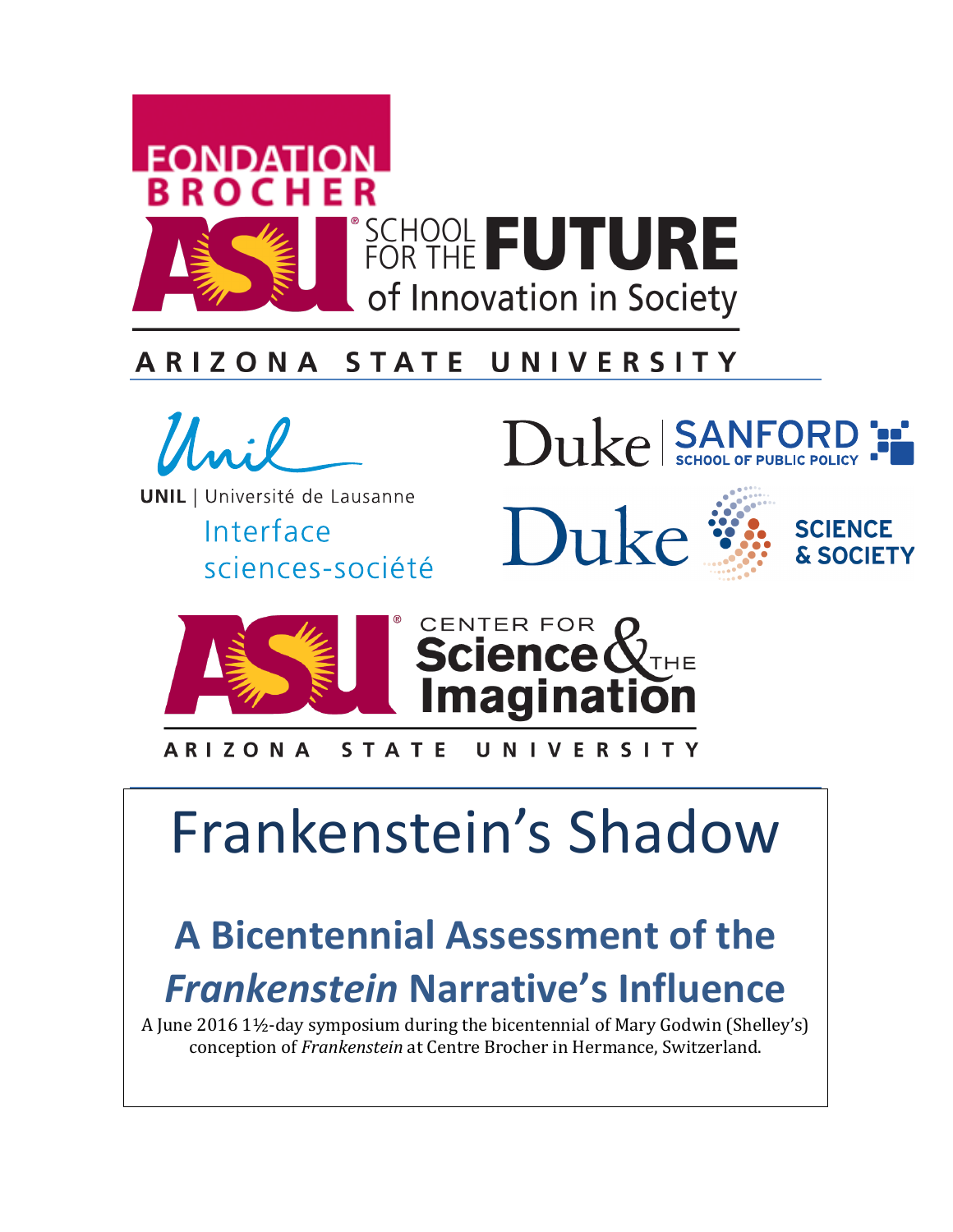#### **Purpose:**

The purpose of the June 2016 Brocher Workshop is to commemorate the origin of the *Frankenstein* narrative by bringing together scholars from many disciplines to assess its influence in different times and cultures, including its resonance in debates about public policy governing biotechnology, medicine, and other emerging technologies.

The *Frankenstein* narrative has been incorporated deeply into fiction, film, and popular culture. It has also influenced how we think about the ethics of medical technology and the role of science and scientists. Many policy reports about regulation of recombinant DNA, gene therapy, genetically modified foods, genomic editing, and novel surgical technologies invoke the Frankenstein myth (sometimes accurately, more often a version influenced by Hollywood derivatives).

#### **Time and place:**

Based on reconstruction of events and textual references, scholars posit that Mary Godwin (who six months later married Percy Bysshe Shelley) conceived of the idea behind her 1818 novel in the wee hours of June 16, 1816 in Cologny, on the south shores of Lac Leman, which is now along the E Bus route from Rive in Geneva to Fondation Brocher and Hermance. The symposium will take place on the  $14<sup>th</sup>$  and  $15<sup>th</sup>$  of June, 2016, ending just hours before the exact bicentennial.

#### **Program sponsors:**

**Arizona State University:** David Guston (School for the Future of Innovation in Society and Center for Nanotechnology in Society) and Edward Finn (Center for Science and the Imagination, School of Arts, Media and Engineering)

- **University of Lausanne: Marc Audetat and colleagues**
- **Duke University:** Robert Cook-Deegan (Sanford School of Public Policy, Departments of Biology, and Internal Medicine [School of Medicine])

# Day 1, 14 June 2016: The Frankenstein Narrative in Policy Debates

#### **Lunch and welcome**

#### **Noon**: Welcome

- Dave Guston and Ed Finn to welcome everyone, explain Frankenstein Bicentennial events and ASU involvement
- **Cécile Caldwell Vulliéty** to welcome to Villa Brocher and Centre Brocher and introduce staff and explain about Fondation Brocher
- **Marc Audetat** to welcome to Switzerland and mention this workshop in context of activities connected to Univ. Lausanne, other related events

**12:25-1:30**Eatlunch,thenoverdessert,**RobertCook-Deegan**tointroduce **AlexanderMorganCapron**asafter-lunchspeaker

**1:35-2:00**: KeynotetalkandQ&Ainlunchvenue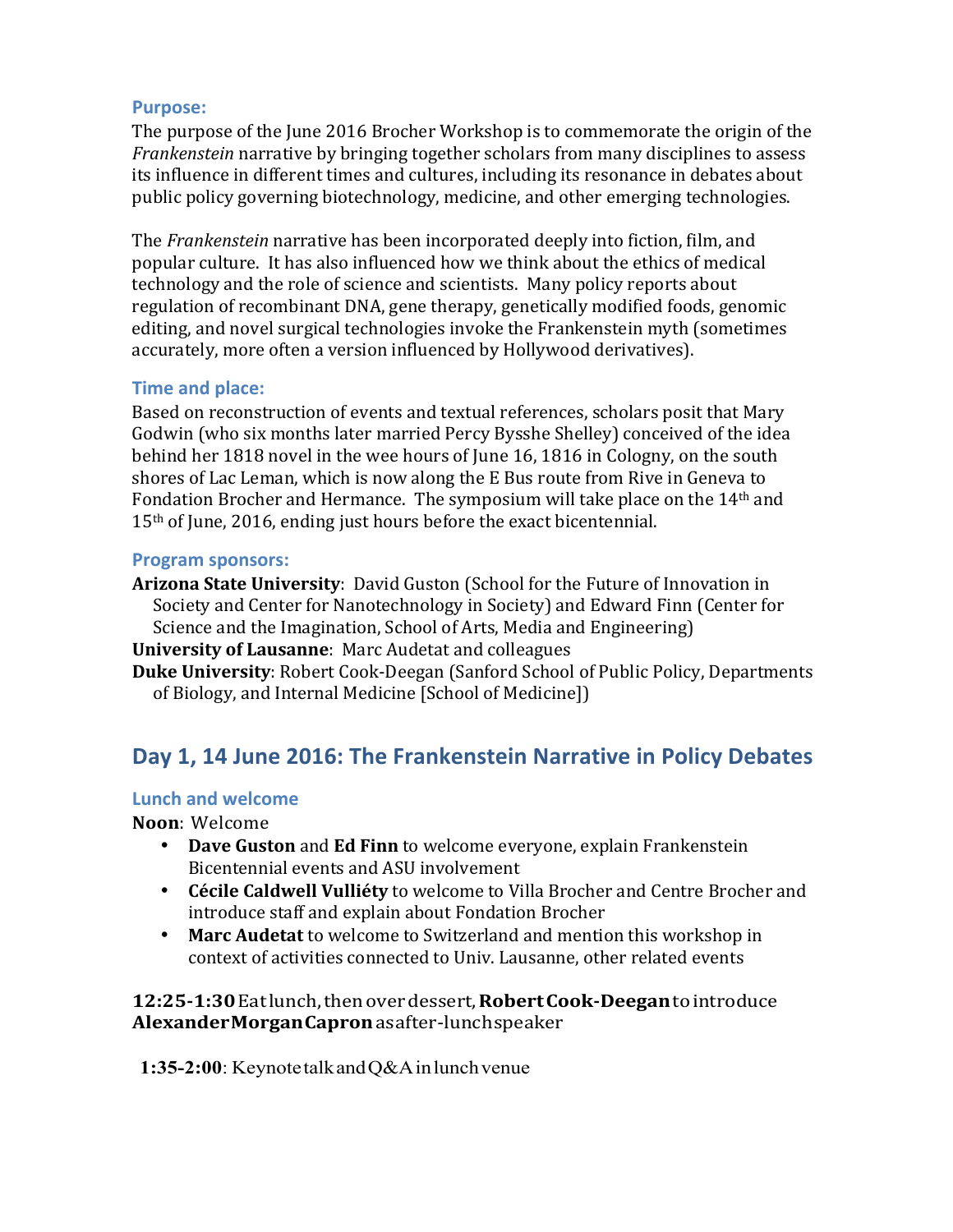**Alexander Capron**, "Frankenstein's echoes in contemporary bioethicaldebates: lessons from the recombinant DNA and human gene therapy debates in the early 1980s for genome editing today"

#### **2:00-2:15**

#### Movetoconferenceroom

**Howthe***Frankenstein***narrativehasinfluencedperceptionsofscience, technologyand medicineinbioethicsandpublicpolicy**

#### **2:15-2:35**

• **HenkvandenBelt**,"Frankensteinindebatesaboutsynthetic biology and genome editing technologies" (Netherlands)

#### **2:35-2:55**

• **Kayte Spector-Bagdady**, "Frankenstein's Shadow in Contemporary Bioethics and Health Policy Debates" (US)

#### **2:55-3:15**

• Reaction panel: Cook-Deegan, Capron, Oppenheimer

#### **3:15-3:30**

• Break

#### **Frankenstein Beyond Biotech**

#### **3:30-3:50**

• **Jack Stilgoe**, "Responsible Innovation & Geo-engineering" (UC London)

#### **3:50-4:10**

• **OlivierGlassey**,Lausanne,"ArtificialIntelligence andRobotics"

#### **4:10-4:30**

Reaction panel: Guston, Spector-Bagdady

#### **4:30-6**

Reception and break

#### **Dinner**

**6-7:30**: Group dinner

**7:30-8**: After-dinner speaker: **Mahvesh Murad**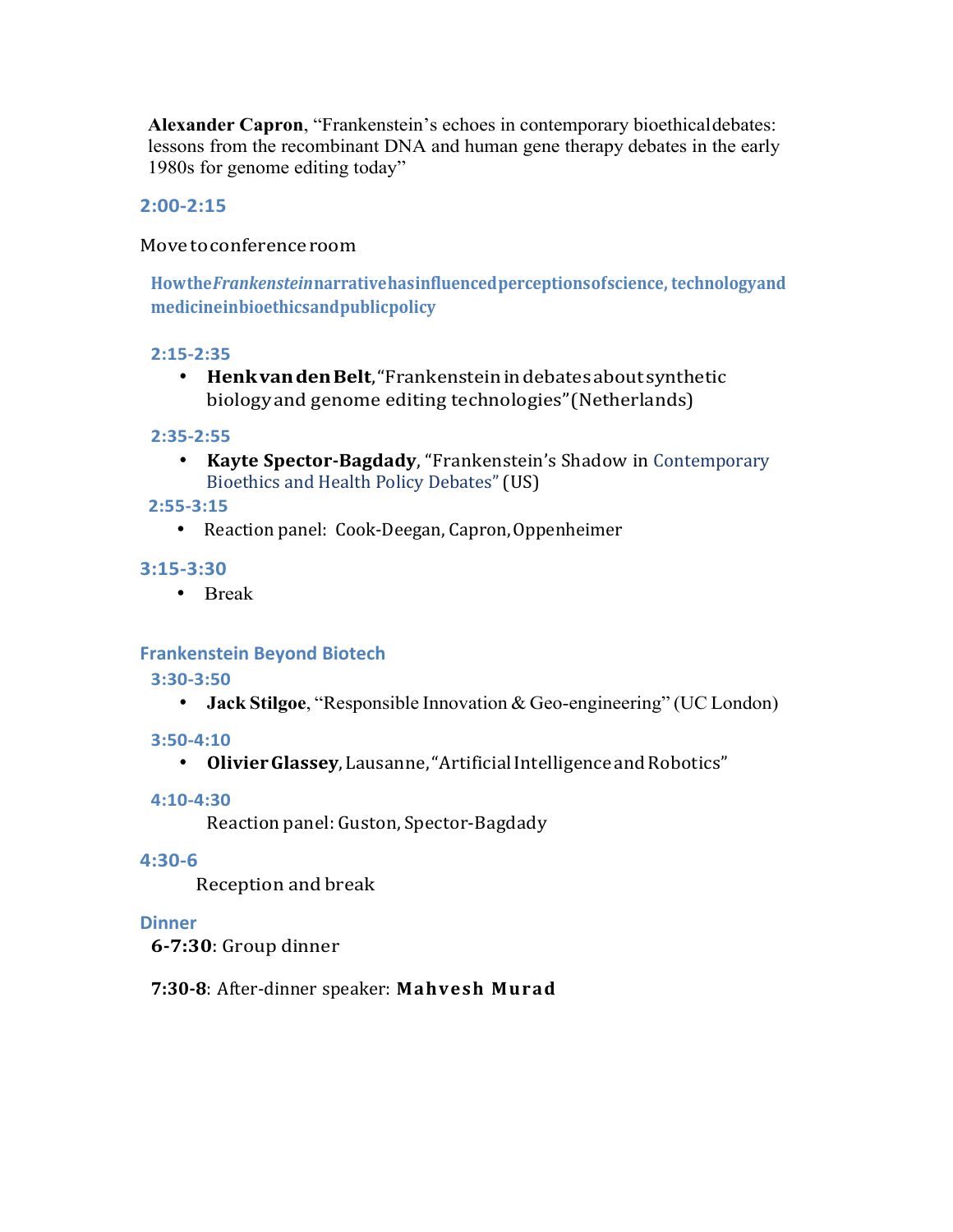# Day 2, 15 June: The Frankenstein narrative in literature, culture, **and science**

#### **Venue: Conferenceroom**

#### **9:00-12:30**

**Frankenstein in literature,film, and culture** *9:00-10:30: Firstsession*

#### **9:00-9:20**

• **Allison Kavey** "No Monster, this Creature: the natural philosophy and theology behind Frankenstein's creation"

#### **9:20-9:50**

• **Marc Audetat** and **Ioanna Solidaki**, University of Lausanne and Lunafilm, "Frankenstein, or, The Impossible Divorce between Science and Fiction, and Cultural Ramifications in Theatre and Film"

#### **9:50-10:30**

Reaction panel: Lederer, Murad, and Williams

#### **10:30-11**

Break

#### *11-12:30:Secondsession:*

#### **11-11:20**

• **Elizabeth Young**, Mount Holyoke College, "Black Frankenstein"

#### **11:20-11:40**

• **Kim Hammond**, author

#### **11:40-noon**

• Shannon Nicole Conley, James Madison University, "Monstrous Motifs, Imaginative Capacities, and the Governance of Assisted ReproductiveTechnologies"

#### **noon-12:30**

Reaction panel: Audetat and Finn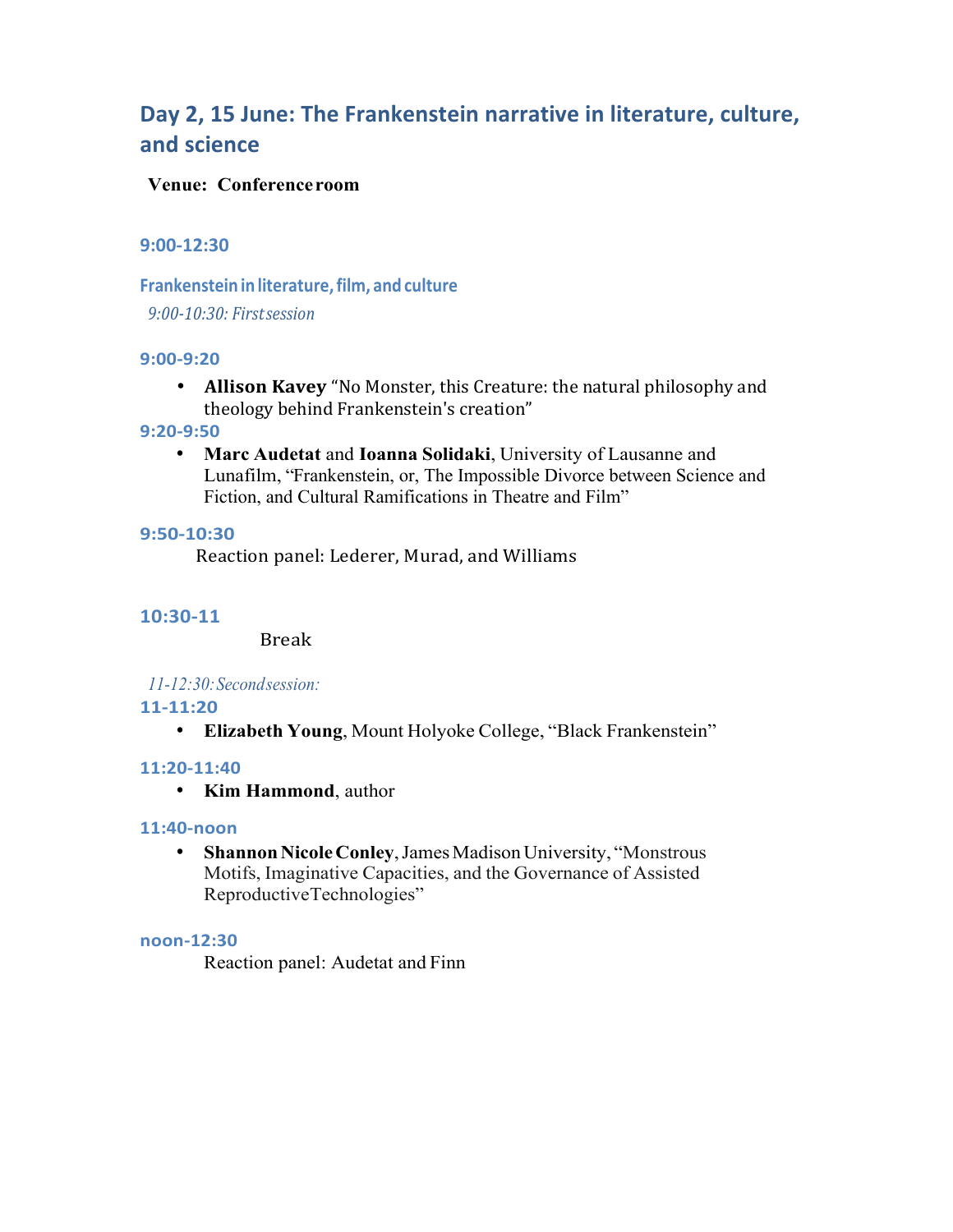## **12:30-2**

# **Lunch and post-lunch talk**

#### **12:30-1:30**

**Lunch**

#### **1:30-2**

**Les Friedman** "Frankenstein's 'Universal' Appeal: The First Great Cinema Cycle"

## **2-5 Museum exhibits and archives**

#### *2-3:30 FirstSession*

#### **2-2:15**

• **Susan Lederer**,"Frankenstein's Shadow and the National Library of Medicine Exhibit"

#### **2:15-2:30**

• **Judith Guston**, Rosenbach Library, "Frankenstein, Dracula, and the Monster Within"

#### **2:30-2:45**

• **David Anton Spurr**, Bodmer Library and Museum, and University of Geneva

#### **2:45-3**

• Liz Denlinger, New York Public Library, "The Horrors of My Secret Toil: Representing the Ethics of Victor Frankenstein's Labor in Museum Exhibitions"

#### **3-3:30**

Break